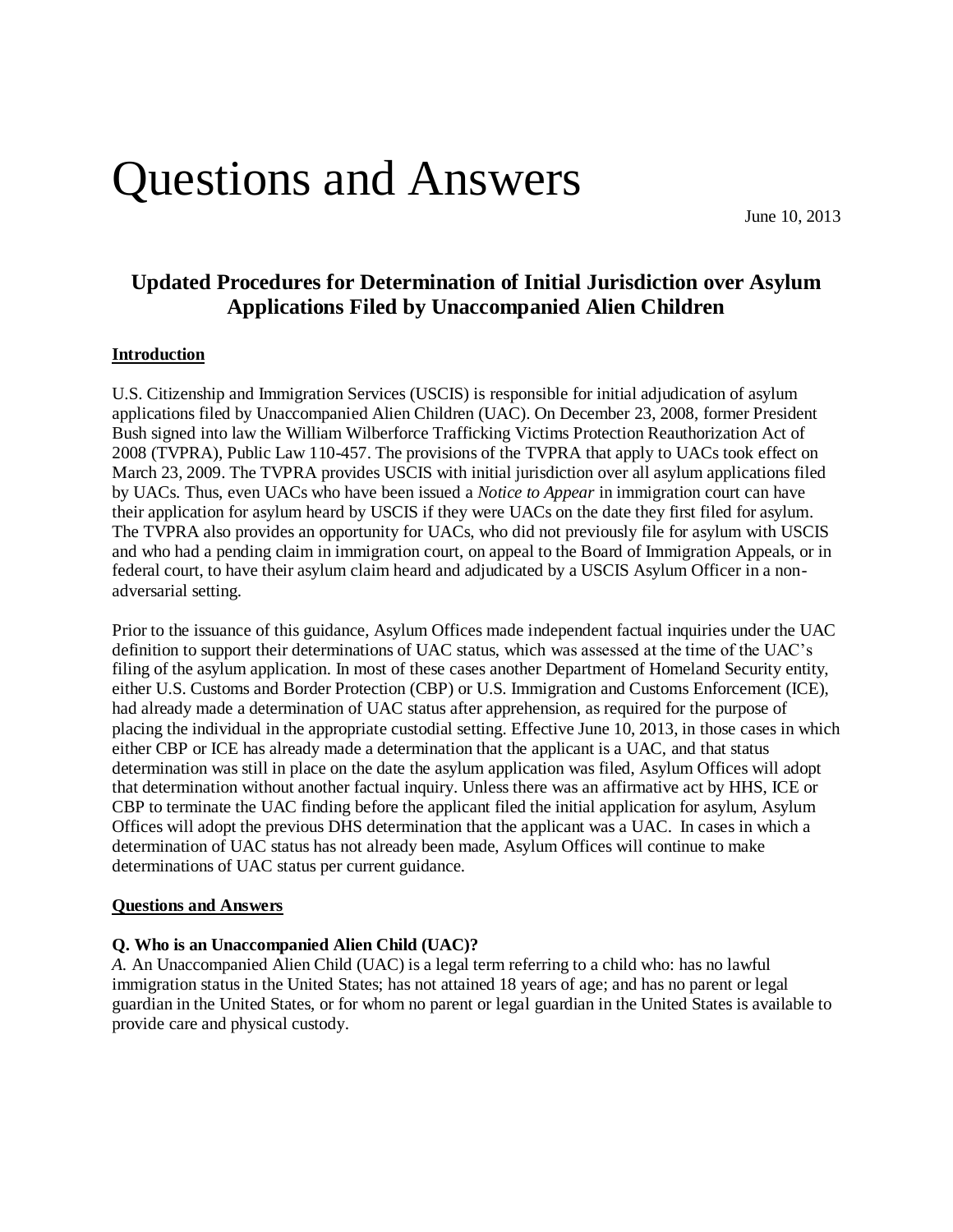# **Q. Who is affected by the updated initial jurisdiction procedures?**

*A*. The updated procedures affect UACs who are in removal proceedings and wish to apply for asylum. USCIS will now adopt a prior UAC status determination made by CBP or ICE for the purpose of determining USCIS jurisdiction over asylum applications filed by UACs in removal proceedings.

#### **Q. I was in custody with the Office of Refugee Resettlement (ORR) and was released to a parent or relative. Am I still a UAC?**

*A*. Under the updated procedures, effective June 10, 2013, USCIS will adopt a prior UAC status determination made by CBP or ICE that was in place on the date you first filed for asylum. If either CBP or ICE found that you were a UAC and transferred you to ORR custody, USCIS will generally take jurisdiction over your asylum application, even where there may be some evidence that you may have reunited with a parent or legal guardian after CBP or ICE determined that you were a UAC.

## **Q. I was in custody with the Office of Refugee Resettlement (ORR) and turned 18 years old after I was released. Am I still a UAC?**

*A*. Under the updated procedures, effective June 10, 2013, USCIS will accept a prior UAC status determination made by CBP or ICE if that status determination was still in place on the date you first filed for asylum. If either CBP or ICE found that you were a UAC and transferred you to ORR custody, and there was no action taken by ICE, CBP or ORR to terminate that UAC finding, USCIS will take jurisdiction over your asylum application.

#### **Q. I am a UAC and I wish to apply for asylum. However, I was not issued a** *Notice to Appear* **and have never been in immigration court. Where do I apply?**

*A*. If you are a UAC who was not issued a *Notice to Appear* in immigration court and you wish to apply for asylum, you can file an asylum application with USCIS. You should follow the general instructions for asylum applicants not in proceedings in immigration court in the Form I-589, *Application for Asylum and for Withholding of Removal,* available at www.uscis.gov/forms.

#### **Q. I am a UAC who was in ORR custody and was issued a** *Notice to Appear* **in immigration court. I have not previously filed for asylum. Can I file directly with USCIS or do I have to wait until my hearing date in immigration court?**

*A*: You can file Form I-589 directly with USCIS before appearing in immigration court. You should submit proof that you were determined to be a UAC with your Form I-589. Evidence that you were in ORR custody as a UAC, such as either the UAC Initial Placement Referral Form or the ORR Verification of Release Form, can show that you were determined to be a UAC. However, **you must attend all scheduled immigration court hearings**. You should inform the immigration judge and the Immigration and Customs Enforcement (ICE) trial attorney that you filed Form I-589 with USCIS and provide the status of your application with USCIS, including whether you have been interviewed or have an interview scheduled. If you have already appeared in immigration court and been provided with a UAC Instruction Sheet, please submit it to USCIS with your asylum application.

# **Q. I am in removal proceedings and filed a Form I-589,** *Application for Asylum and for Withholding of Removal***, with USCIS. Will ICE and the immigration judge know I applied for asylum?**  *A*: After you have filed for asylum with USCIS, **you must appear at any hearings scheduled in immigration court**. You should be certain to tell the immigration judge and ICE trial attorney that you have filed an application with USCIS and at your next hearing in immigration court, you may be required to provide a copy of your USCIS receipt notice to the ICE trial attorney.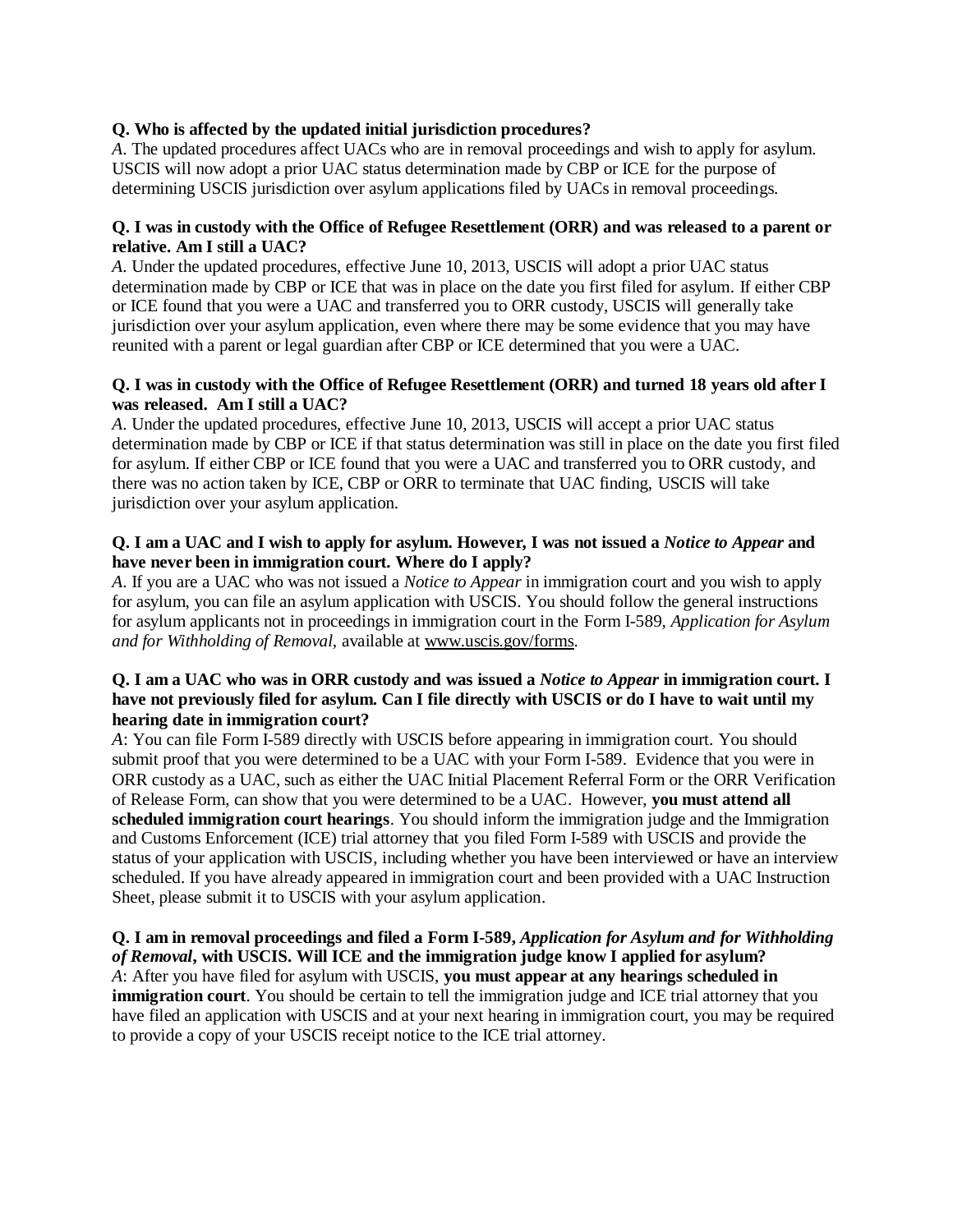# **Q. If I was issued a** *Notice to Appear* **and then applied for asylum with USCIS, do I still have to appear in immigration court?**

*A*: Yes. **Even while pursuing the asylum claim, you must appear in immigration court if you have a hearing scheduled.** At the hearing, ICE may again seek to continue your case to allow USCIS to adjudicate your asylum application.

# **Q. What happens if I am in removal proceedings and I do not file a Form I-589,** *Application for Asylum and for Withholding of Removal,* **with USCIS?**

*A*: If you indicated that you wished to apply for asylum and you fail to file a Form I-589, *Application for Asylum and for Withholding of Removal*, USCIS cannot adjudicate your asylum application and the immigration judge may proceed with your removal proceedings.

# **Q. I am a UAC and my asylum application was pending in immigration court, on appeal before the Board of Immigration Appeals, or with a federal court when the TVPRA took effect. May I request that USCIS adjudicate my asylum application?**

*A*: Yes. USCIS also has initial jurisdiction over asylum applications filed by UACs with pending claims in immigration court, with a case on appeal before the Board of Immigration Appeals, or with a petition for review with a federal court as of the date of enactment of the TVPRA (December 23, 2008). If your case was pending in any of these places and you never filed for asylum with USCIS, you should raise your concerns in the context of those proceedings.

# **Q. How do I know if CBP or ICE has made a previous UAC status determination in my case?**

*A*: If you were apprehended by CBP or ICE and transferred to ORR custody, it is most likely because CBP or ICE determined that you were a UAC. An Asylum Officer will know if a previous UAC status determination has been made in your case by examining the documents in your alien file.

# **Q. I am an unaccompanied minor in removal proceedings but have never been in ORR custody. May I request that USCIS adjudicate my asylum application?**

*A*: Yes. You can file Form I-589 directly with USCIS. However, **you must attend all scheduled immigration court hearings**. You should inform the immigration judge and the Immigration and Customs Enforcement (ICE) trial attorney that you filed Form I-589 with USCIS and provide the status of your application with USCIS, including whether you have been interviewed or have an interview scheduled. If you have already appeared in immigration court and been provided with a UAC Instruction Sheet, please submit it to USCIS with your asylum application. If CBP or ICE has not made a previous UAC status determination in your case, USCIS will have jurisdiction over your asylum case if you were a UAC at the time that you filed your asylum application. The UAC Instruction Sheet, by itself, is not evidence that CBP or ICE has made a UAC status determination in your case. The Asylum Officer will make this determination by asking you questions regarding your age and unaccompanied status.

# **Q. What do I do if I was released from an ORR facility or my address otherwise changed?**

*A*: If you change your address after filing a Form I-589 application, you must:

- 1. Submit a Form AR-11 (Alien's Change of Address Card) to USCIS; and
- 2. Submit a Form EOIR-33/IC (Alien's Change of Address Form/Immigration Court) to EOIR.

If the forms are not included in the asylum instruction packet you received from ICE, they are available on the Web at www.uscis.gov/forms or www.usdoj.gov/eoir.